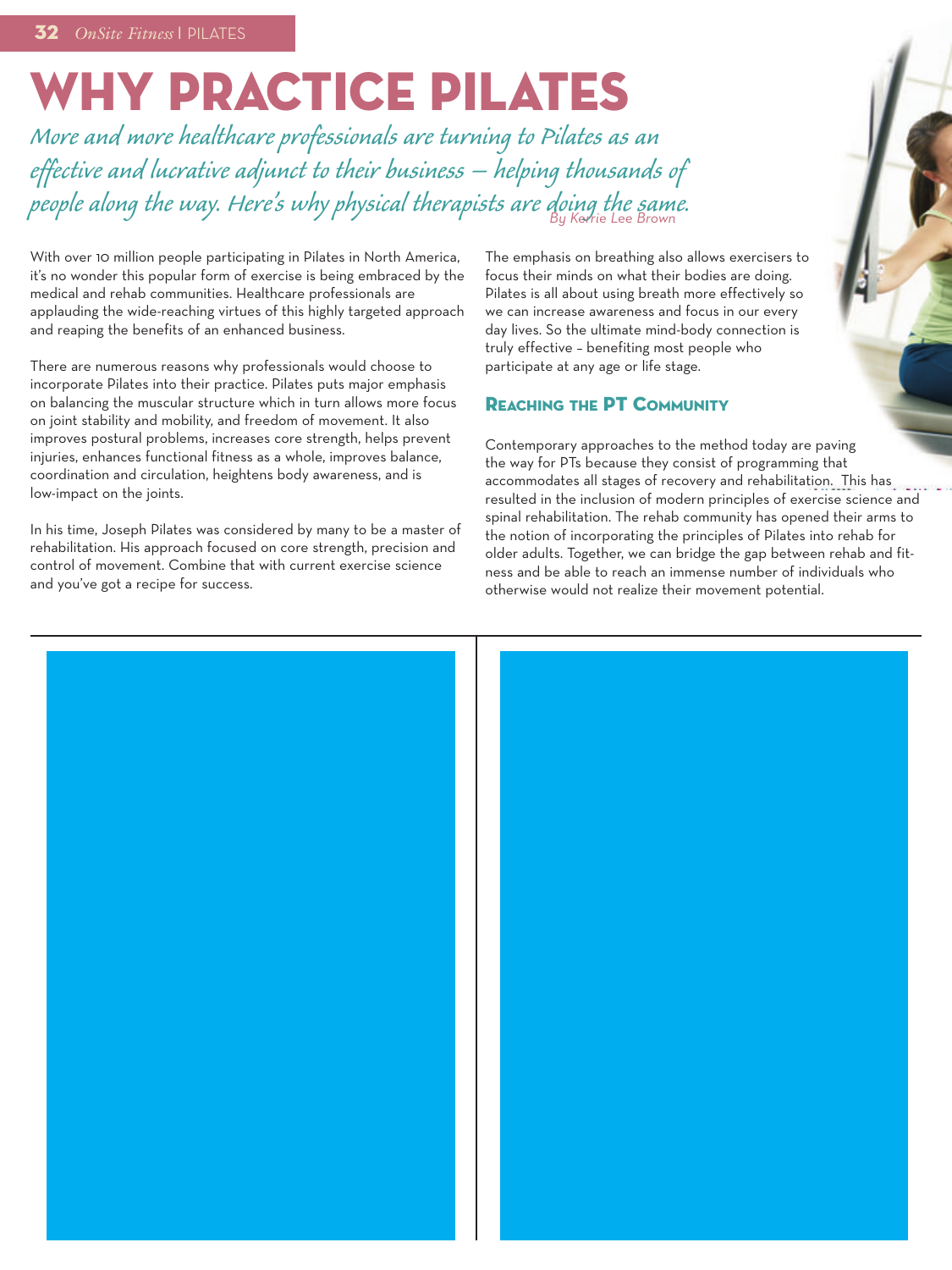#### PILATES <sup>|</sup> *OnSite Fitness* <sup>|</sup> *www.onsite-fitness.com* **33**

The basic principles of Pilates are consistent with the basic principles of Rehabilitation, working on the premise that Pilates and rehabilitation need to address the body as a whole, not just a collection of individual parts. Successful aging is the ability to function at the level an individual wishes – and requires mobility of joints as well as strength of the muscular system to propel us. The integrity of our shoulders, hips, knees and spine are all interconnected and must all be addressed when managing or preventing aches, pains and degeneration.

*STOTT PILATES® photography © Merrithew Corporation*

Pilates is gentle on the joints, focuses on suppleness and strength and can be used to address and rehabilitate specific issues with the active aging. Pilates can also be practiced for preventative measures and to stay in shape after physical therapy. It can be adapted to meet the needs and goals of individuals, and thus can be a very safe way to

exercise and move the body. Pilates is both a mental and physical challenge and can be done for a lifetime.

#### **PRINCIPLES**

Mind-body connection is the perfect starting point for any type of movement strategy. The concepts of breathing, pelvic and lumbar

spine alignment, rib cage placement, shoulder mobility and stability, and head and neck alignment, can be applied to any movement for any diagnosis. Bringing awareness to posture may be the first step in improving fitness levels. Putting the body in a position where it moves and reacts more efficiently will take away much unwanted stress and strain. Developing proper movement patterns will also allow the body to heal in a way that reduces the likelihood of compensatory injuries.

Although 'core training' may be a bit of a catch phrase in the fitness industry, the true definition of the term is widely acknowledged in medical and rehabilitation communities as the basis for reconditioning the support musculature of the body. Pilates as a method of exercise focuses on working the muscles from the inside out rather than the outside in. In this way, the deepest layers of muscles in the torso (local stabilizers), transversus abdominis, lumbar multifidi and pelvic floor to name a few, are trained to protect the lower back while allowing the body to perform movements with more ease and fluidity. This is achieved by performing controlled movements, and by paying special attention to the mind-body connection.

### **PILATES PROGRAMMING AND EQUIPMENT**

The dynamic and sometimes large equipment in Pilates programming can be simplified to just an arm chair, with exercises designed for those who may not be able to lie down on a mat. For the most part newcomers to Pilates instruction start with basic mat and light equipment programming so there are no huge costs involved or overwhelming training with apparatus of the unknown.